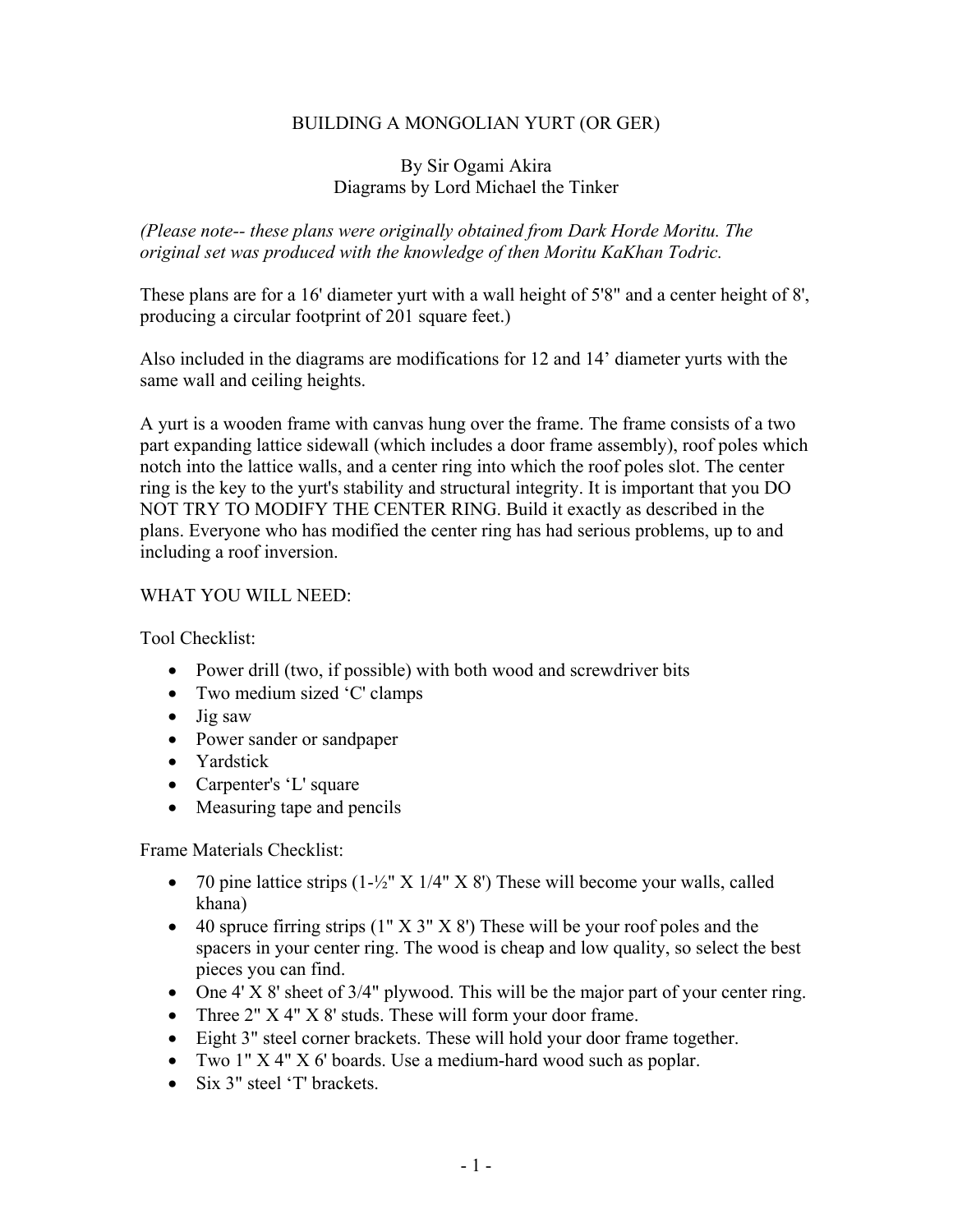- One dozen 1 1/4" wood screws with heads slightly smaller than your canvas grommets.
- Four 4" steel screw hooks (to attach your roof pole rope and belly bands to).
- 300  $1\&1/2$ " drywall screws for the center ring and door frame.
- Two  $2" X 2" X 8'$  studs.
- Two 4" common nails
- Waterproof wood sealant or water-resistant stain and paint brushes.
- These four things will be used to bolt the lattice strips together.
	- $\degree$  276 1&1/4" X 1/4" round-headed stove bolts (or carriage bolts)
	- o 260 1/4" hex nuts with nylon inserts
	- $\circ$  25 1/4" wing nuts
	- o 276 5/8" washers

Erection and Covering Materials Checklist:

- 20' X 20' canvas for the roof with a heavy grommet set into each corner. It should have a 24" diameter (NOT radius) cutout for a smoke hole in the center. Have a 36" X 36" canvas smoke hole cover sewn along the cutout, parallel to one of the sides (SEE DIAGRAM # 1 ). Both free corners of the smoke hole cover should have heavy grommets set into them.
- $\bullet$  \*\*\* 20' X 20' is the recommended dimension. Canvas can come in 48" or 60" width material, the finished size can vary quite a bit  $(+/- 12$ " max). See seam layout on DIAGRAM #1. This diagram is shown with 48" material.
- 6' X 48' wall canvas with a heavy grommet set approximately every 36" along one long edge and 4-6 grommets along each of the narrow edges. (Note-- If you want an exact fit, you will need to trim your canvas after the yurt has been erected. Remember that canvas shrinks.)
- 50' of 1/4" nylon rope. This runs through holes drilled at the bottom end of your roof poles.
- 20 1-1/2" 'S' hooks. These are to hang your wall canvas from the roof pole rope.
- Two 50' nylon straps. These are used as 'belly bands' and wrap around the khana to provide support for the frame.
- Six 10' lengths of heavy nylon cord. These are your tie-down ropes for your roof canvas and smoke hole cover.
- Four tent stakes. I recommend 'magic sevens'.
- (Optional) 16' diameter above ground pool cover for use as a ground cloth.

\*\*\* Special notes for the canvas:

When ordering the canvas make sure to specify reinforcing at all grommet locations. The directions of the seams should be over/under and out from the center smoke hole, otherwise leakage will be a problem. Inquire as to the types available including fire retardant canvas.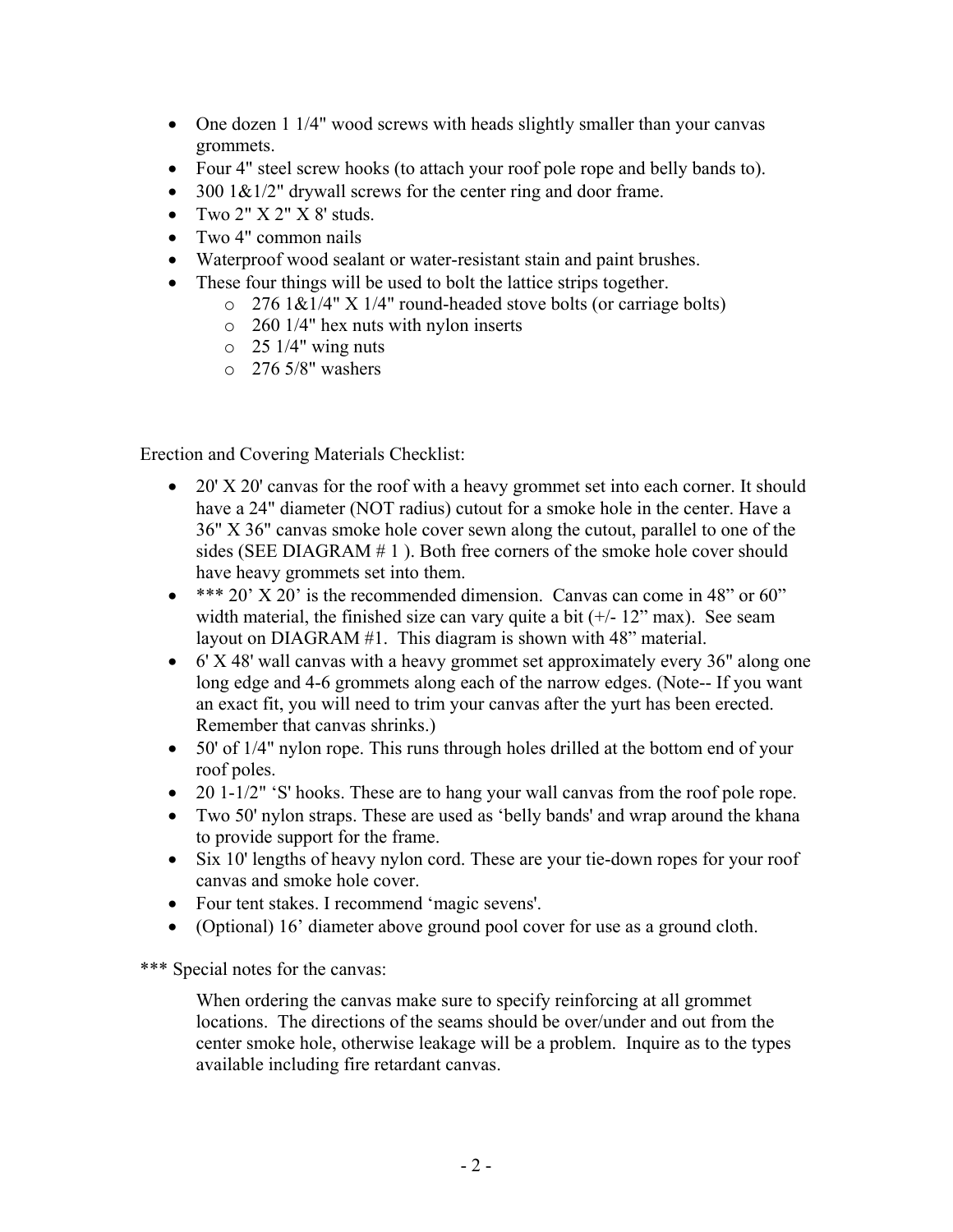## **HOW IT WORKS AND WHERE TO START:**

The strength of a yurt is in its frame. The two sections of khana (lattice wall) are bolted together using wing nuts. The ends of the completed wall section are bolted to the door frame. Also attached to the door frame are two nylon straps which encircle the yurt (one at the top, one at waist level) and provide lateral support. The roof poles are slotted into the center ring and a rope is run through holes in the ends of the roof poles which is then tied very tightly to the door frame.

The wall canvas is hung from the roof pole ropes by the 'S' hooks. The roof canvas is then pulled over the top and secured by the cords to the stakes.

Read through these plans several times. Get a good idea for what it's going to look like and how to do it. Think about ways to make it easier, quicker, and better. Find a place to do the construction and gather round all the stuff that you'll want to make the day go faster, like a radio, a cooler full of Pepsi, and a few friends. Be sure to wear safety goggles and to use work gloves.

# **CONSTRUCTION**

- 1) The Khana:
	- a) Take a lattice strip and measure from one end, marking it in the center at 9", 21", 33", 45", 57", 69", 81", and 93". (This will give you a 9" space at the bottom and a 3" space at the top.) Using your 'C' clamps, clamp together four or five lattice strips with the marked one on top. With a 1/4" drill bit, drill straight through the center of the lattice at the marked spots. Repeat this until you have drilled all of the lattice. (SEE DIAGRAM #2) \*\*\*If you have access to a drill press, this will make the job both easier and more precise. To make consistent holes, always use the first piece as a template for all further drilling.
	- b) Sand and stain all of the lattice and let it dry completely. (Note- You will be cutting some of the lattice later, but it is much easier to touch up the cuts with stain than it is to disassemble and reassemble.) Take pencil and number each strip,  $1 - 68$ .
	- c) Begin to bolt the lattice strips together. (All EVEN numbered strips should lie underneath all ODD numbered strips, or vice versa. What matters is that you are consistent and that you avoid 'weaving' the strips together.) The round bolt heads should all be on one side of the lattice, and you will need to put a washer under every nut. Continue until strips 1-35 are a single khana. (SEE DIAGRAM #3)
	- d) Bolt strips 36-68 together. Cut the door frame ends off to give it a nice straight line, and use the cut ends to fill in where no strips were before.
- 2) The Door Frame

(Note-- the door frame requires a lot of careful work. Not only does it hold the door, but the khana are bolted to it, the roof pole rope ties onto it, and the side canvas is attached to it as well. All four of these things are important to the function of the yurt,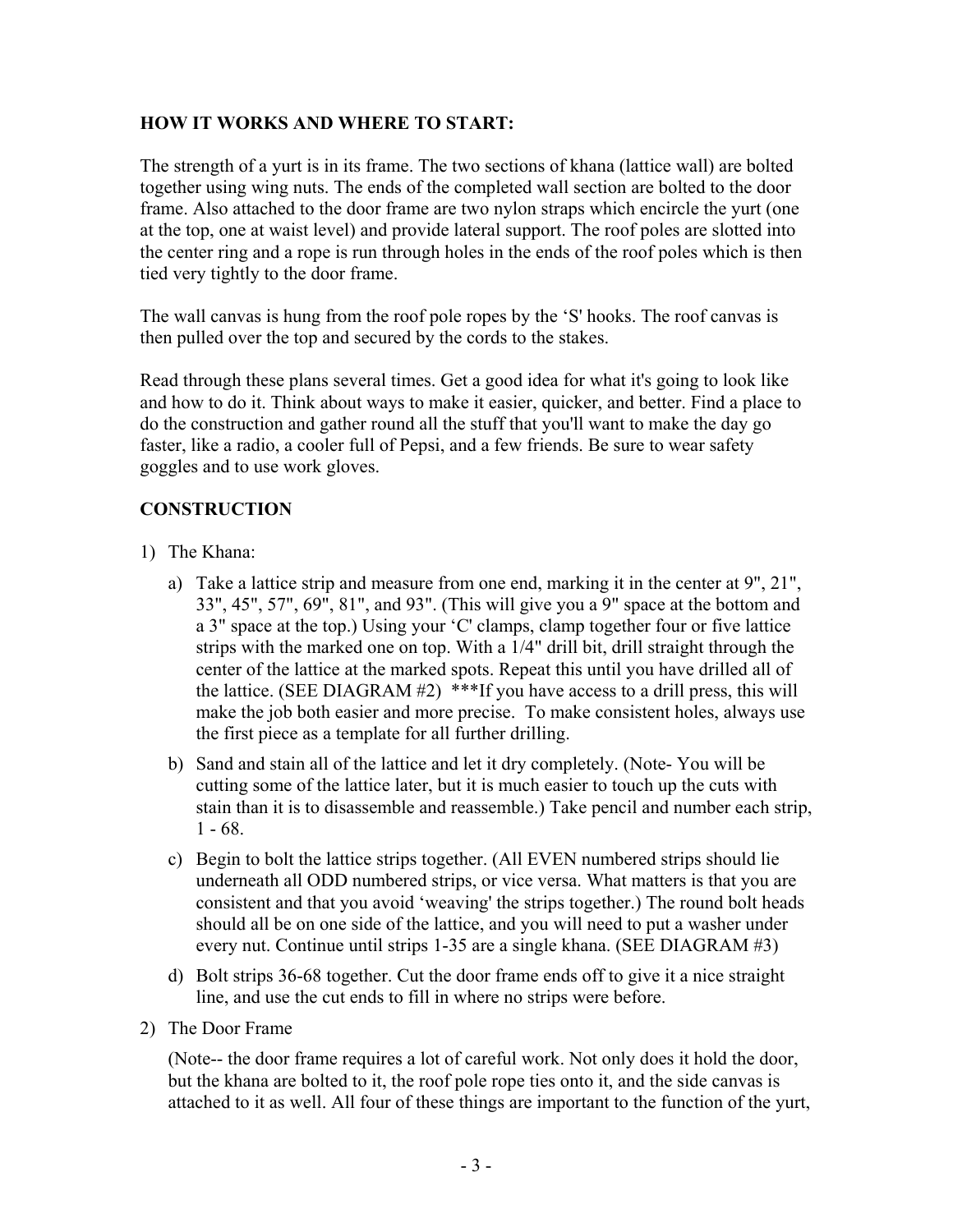and they all come together on the two uprights of the door frame. For this reason, I have broken down the door frame construction into several parts.)

- a) The basic frame and the khana attachment points
	- i) From your  $2''$  X 4"s, cut two pieces  $5'$  8" long. From your last  $2''$  X 4", cut two pieces 36" long. On the end of each piece (on the 2" wide side), mark a 45 degree angle and trim them. Lay them out on the ground so the angles fit together and they form a rectangle. It should look like a picture frame. With a pencil mark the left long piece "left inside" and mark the right one "right inside". This will keep you from making a mistake later on.
	- ii) Take the left inside piece and turn it to its narrow (2") side. From the bottom, measure up and mark the centers at 15-3/8", 32-3/8",and 49-3/8". Drill a 1/4" hole all the way through at each mark.
	- iii) Measure 3" above and below each hole. Turn the piece to its wide side. With your jig saw, cut slots 6" wide and 1 ½" deep. Repeat this with the right piece. (SEE DIAGRAM #4)
	- iv) Lay the frame out again with the inside facing the ground. Screw a 3" steel corner bracket onto each corner. Turn the frame over and repeat. Your door frame should now be a single unit.
	- v) From the outside, slide your  $3\frac{1}{2}$ " stove bolts through. Put on the washers and twist on the wing nuts.
- b) The canvas attachment panels
	- i) Take your 1 X 4s and cut them to 5' 8" long. Stain or paint them, and let dry.
	- ii) Take your six 3" 'T' brackets. Clamp the top of the 'T' into a vise, and, with a hammer, bend the long end to a 90 degree angle.
	- iii) Lay the door frame front down against the ground. Hold the narrow edge of a 1 X 4 tightly against the front edge of the door frame.
	- iv) Position the 'T' brackets near the top, middle, and bottom of the 1 X 4 (with the wide end laying against the door frame) and mark the screw holes. Screw the wide end to the door frame first, then screw the 1 X 4 to the bracket. Repeat on the other side. (SEE DIAGRAM #5)

(Note-- You might want to do this next step when the yurt is erected for the first time. It will help in placement.)

v) Determine where the grommets will be when the canvas sidewalls are up. Put your 1 1/4" wood screws on the inside of the attachment panels close to the door frame. When the yurt is erected, simply slip the grommets over the screw heads.

(Note-- An alternative method which does not use screws or grommets is to wrap the end of the canvas around a 1 X 2 and to jam it between the khana and the attachment panel. This works fairly well. The best method I have seen is to use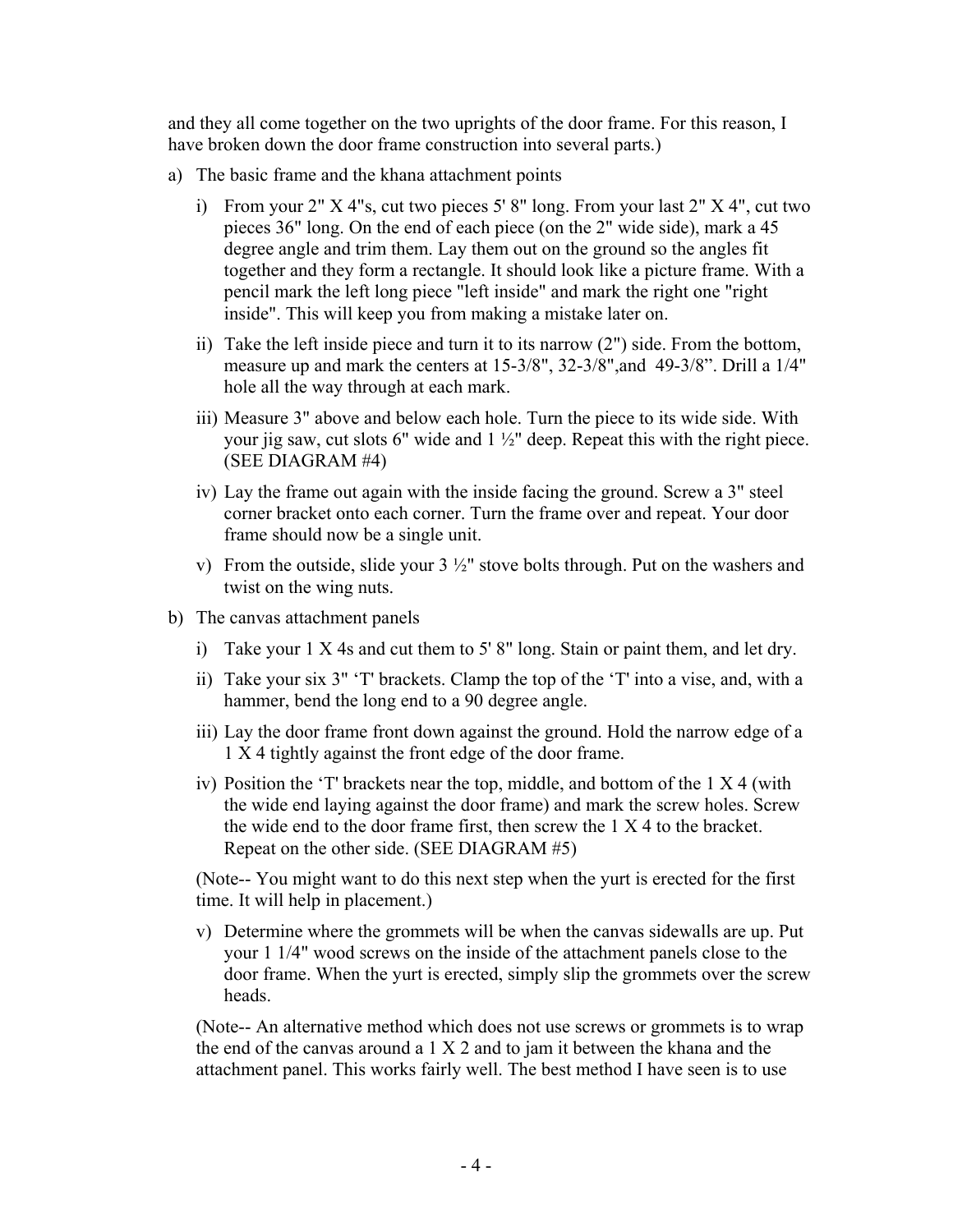grommets on one side and 'jamming' on the other. This allows for canvas shrinkage and diameter variation when setting up.)

- c) The roof pole rope and belly band attachment hooks
	- i) Near the top of the door frame on each side, screw in the 4" 1/4" screw hooks. Repeat this at about waist height. It helps if you drill a small pilot hole first. Position the hooks so they face up. The top hook is used for both the roof pole rope and the top belly band.
	- ii) You're done with the frame. Have a beer and nurse your blisters.
- 3) The Door

I have not included instructions for the yurt door since there are so many ways to do one. The door seems to be where many yurt owners express their creativity. You can use a simple canvas flap (not good in bad weather) , a single plywood door, a double plywood door, or an elaborate double Dutch door. The only thing I haven't seen is an aluminum storm door with a screen. The nice thing about a wooden door is that you can put a lock on it. REMEMBER THAT YOUR DOOR MUST OPEN OUTWARD TO MAKE ESCAPE EASIER AND FASTER IN CASE OF FIRE.

- 4) The Roof Poles
	- a) Take a  $1 \times 3$  and cut it to  $7'$  6-3/4". Using your jig saw, cut and slot it as shown in DIAGRAM #6. Drill a 3/8" hole above the slot for your roof rope. The slot will rest between the 3" crossed lattice strips.
	- b) At the other end of the 1 X 3, notch it as shown in DIAGRAM #6. This end will fit into the slots of the center ring.
	- c) Using this piece as a guide, mark, cut, and drill 33 more 1 X 3s.
	- d) The last two roof poles rest on top of the door frame. Trim the firing strip to 7' 3". Cut the top notch as in the others, but on the bottom trim it as shown in DIAGRAM #7
	- e) Sand the roof poles thoroughly, especially the top edge and the curved bottom where the canvas will be touching them.
	- f) Stain or paint the roof poles and let them dry completely.
- 5) The Center Ring

The center ring is the most difficult part to build. Take your time and do it right. DO NOT TRY TO MODIFY THE PLANS AND DO NOT TAKE SHORTCUTS. YOU WILL REGRET IT IF YOU DO.

a) From your plywood, cut two  $30\frac{1}{2}$ " circles. Mark the center points. Copy the page with DIAGRAM#9 and cutout the protractor, place the protractor in the center and put a nail in the center. With a string and pencil mark off each 10 degrees of the arc. Using your yardstick, draw a line through the center point along each mark. (These lines will tell you where to put the slots for the roof poles.)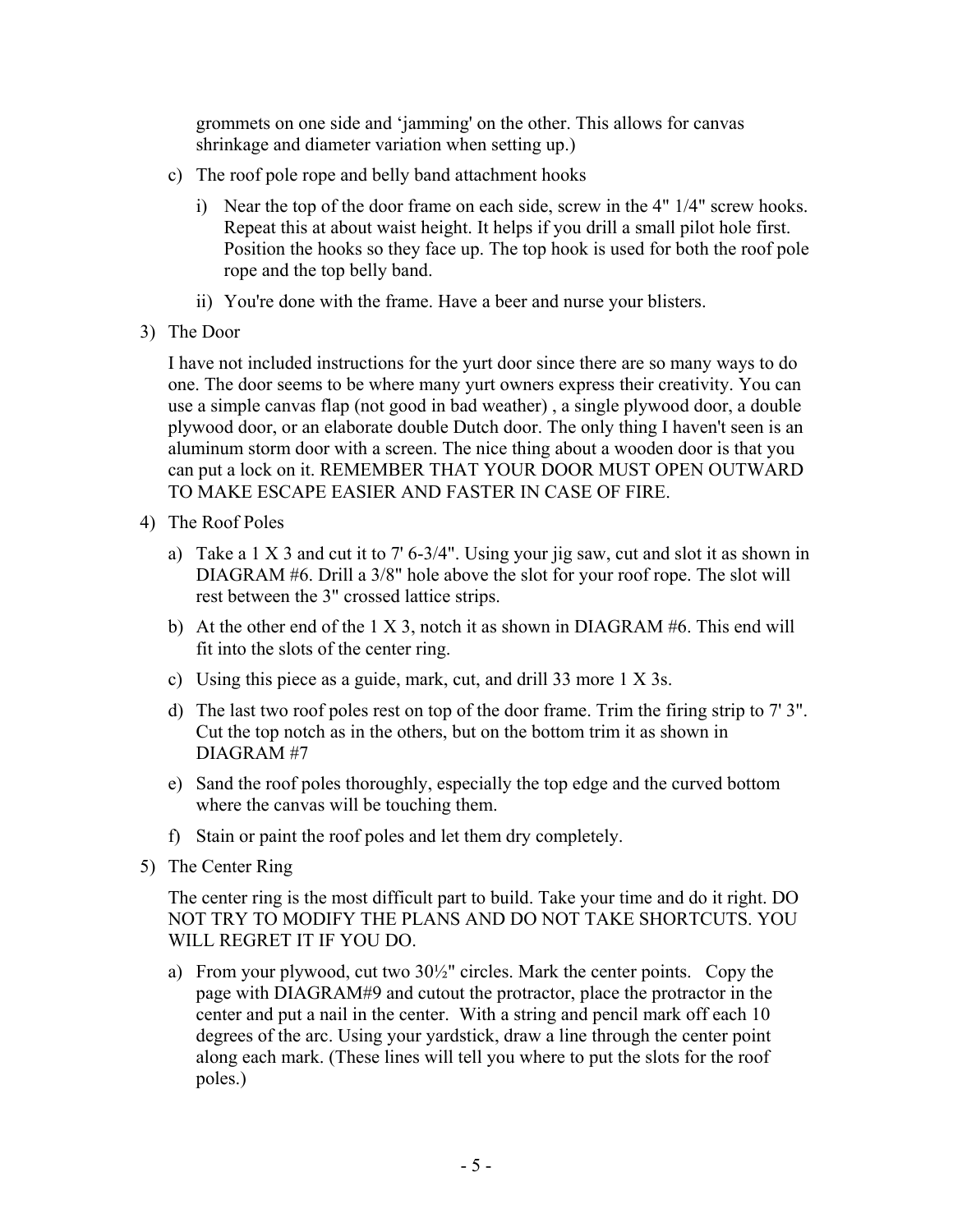- b) From the center points, mark 22½" circles. Using your jig saw, cut out the inner circles. This will give you two 4" thick rings with 36 lines drawn on each one. (SEE DIAGRAM #8)
- c) Sand the non-marked side and edges of the rings. Do not sand the marked side or you will lose your guide lines.
- d) Take the waste pieces from your roof poles and the extra 1" X 3"s and cut them into 2-1/2" long pieces. These will be the spacers, and you will need 72 of them. Cut several extra because some will break when you drill into them. Sand the cut ends lightly.
- e) Line up the non-sanded edge of a spacer to the left (or right) of one of the lines drawn on a ring.. (It doesn't matter which side of the line you orient with, as long as you do it consistently.) Drive two drywall screws through the plywood and into the spacer.
- f) Rotate the ring roughly 90 degrees and attach another spacer. Repeat until you have a spacer at the four points of the compass.
- g) Take your second ring and lay it on top of the four spacers. Align the edge of the spacers to the lines drawn on the ring. Drive two drywall screws into each spacer.
- h) Using a spacer as a gauge to tell you how wide to make the slot, place a second spacer next to the first and screw it into place. Don't make the fit too tight, or you will have problems setting the yurt up or taking it down when the weather is wet. Repeat this until your ring has 36 slots made from 72 spacers. (Note-- Occasionally you will need to shave a

spacer in order to make it fit.)

- i) Designate one side of the ring as the bottom. Drill two 3/8" holes on opposite sides about an inch and a half from the inner edge. These will be where you slot in your center ring support stand.
- j) Sand the outer edge of the ring until it is reasonably smooth.
- k) Stain or paint the center ring and let it dry. (Note-- Many people (including me) put a low arch (no more than five inches high) over the smoke hole to prevent water pooling when it rains. I used scrap plywood, but I've seen band iron used very effectively.)
- 6) The Center Ring Support Stand
	- a) Take one of your 2 X 2s and cut two pieces which are 32" long.
	- b) From your scrap plywood, cut two equilateral triangles which are about 10" on each side.
	- c) Center the edge of a triangle on one of the 32" pieces. Drive in several drywall screws. Do the same with the other two pieces.
	- d) Center the remaining 2 X 2 on one of the triangles, and drive in several drywall screws. Repeat this at the other end.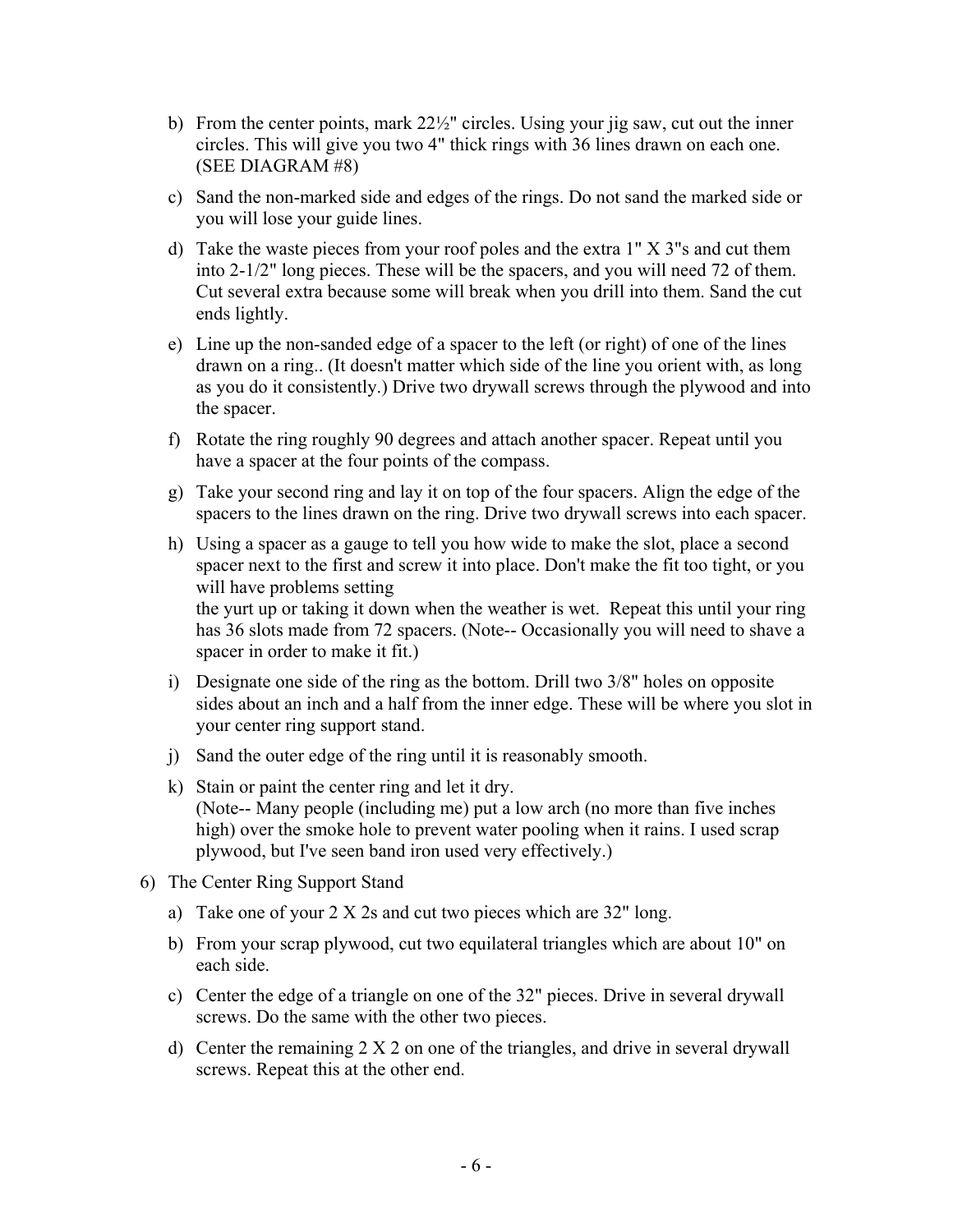- e) Measure the distance between the two holes in your center ring (from the center of the holes.) It should be about 25  $\frac{1}{2}$ ". At the top of one of the 32" 2 X s, hammer in the 4" common nails until about 2 1/4" remain. The nails will be inserted into the holes to lift the center ring into the air so you can slot in the roof poles. (SEE DIAGRAM #10)
- 7) How to Erect the Yurt

Putting up a yurt takes a little practice, so take your time.

- a) Stretch the two khana panels slightly and overlap them so that they line up. Insert the bolts through the holes and screw down the wing nuts snugly.
- b) Stand the khana up and stretch it into a circle. The 'diamonds' formed by the lattice should have 90 degree angles.
- c) Bring the door frame to the opening in the khana. Slip the holes in the lattice over the bolts in the door frame. Tighten the wing nuts snugly.
- d) Adjust the khana as best you can into a perfect circle. This never works as well as it should.
- e) Tie off one end of the top belly band to the top hook on the door frame. Slip the band into the crotch of each 3" cross at the top of the lattice. Snug it down and tie it off on the opposite top hook.
- f) Put on a hard hat (no joke, especially if you have lots of people "helping"). Hook the center ring into the nails on the center ring support stand. Lift the ring into the air and position it as best you can in the center of the yurt.
- g) Have a second person take a roof pole and fit it into one of the slots of the center ring. The bottom of the roof pole is then slotted over the belly band in the 3" crotch of the lattice.
- h) The remaining roof poles are put in an 'opposite' clock sequence-- if you started in the 3:00 position, you then do the 9:00, then 12:00, then 6:00. Continue to fill in with the 'opposite' clock sequence. After the first six or eight are in, both of you can put in roof poles until they are all in place. The ones over the door should be put in last.
- i) Tie off one end of the roof pole rope to the top hook on the door frame. Feed the rope through the holes in the roof poles. When you get all the way through, tighten the rope until the center ring support stand either falls over or is lifted into the air. Tie off the rope.
- j) Tie off the middle belly band and snug it around the middle of the yurt. Tie it off on the opposite side.
- k) Stretch the sidewall canvas out along the yurt. Hook the grommets into the attachment panel and, using your 'S' hooks, hang the canvas from the roof pole rope.
- l) Stretch out your roof canvas in front of the yurt. Orient it so that the smoke hole cover opens the way you want it to. (I prefer front to back.) Lift the edge of the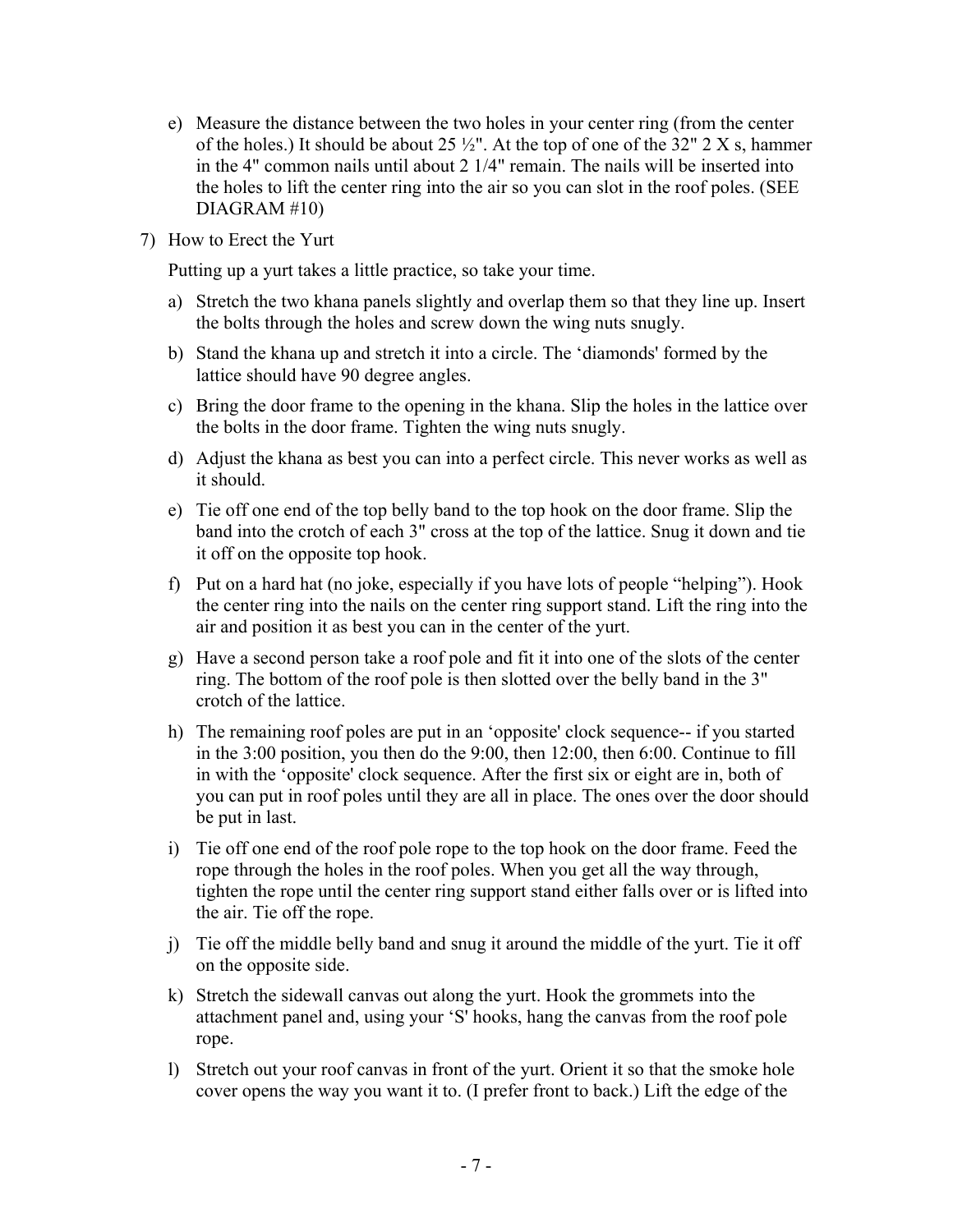canvas over the front roof poles. Pulling by the corners, slide the canvas over the top. (It helps if someone is inside the yurt, pushing the canvas up with a padded stick.

- m) Push and pull the canvas until the smoke hole is centered on the center ring.
- n) Drive in stakes at the four corners and tie down the canvas. Tie off the smoke hole cover cords to the stakes, as well.
- o) You're done. Call your friends over to admire it.

## **General Notes:**

- 1) In very windy or bad weather, it helps if you tie a rope around the outside of the yurt, just under the protrusion of the roof poles. When I do this, I tie the rope off on the top hooks on the door frame.
- 2) Use a tarp as a floor on the yurt. It makes it much nicer if you cover the tarp with (cheap, old) rugs.
- 3) If you hang a chain from the arch in your center ring, you can use an 'S' hook to hold a lantern.
- 4) Yurts aren't bug-proof. Netting can be put over the worst openings, but bugs will get in. If you are in an area which is prone to insects like mosquitoes and flies, consider buying a Mombassa net for over your bed.
- 5) Yurts are big and heavy. If you transport it with a roof-rack on your car, then put down the door frame first and lash everything else on top of it.
- 6) To make it easier to transport and handle the khana, take two 1' X 3" pieces of wood. Drill 1/4" holes near the tops, and insert a couple of 4" bolts with wing nuts. Make two of these. Lay the khana sections down on top of each other and slip the ends between the boards, Screw the wing nuts down and you will have a neat package to carry instead of a floppy and difficult to manage bundle.
- 7) Get a small sized Tucker Tote and put all of your yurt stuff in it-- ropes, belly bands, 'S' hooks, stakes, etc. Be sure to carry along a flashlight and extra 'S' hooks, bolts and nuts, and wing nuts. Having everything in one container makes life a lot more pleasant, especially for night time set up.
- 8) Clothing can be hung on hangers on the inside walls. You can also hang shelves, equipment, small baskets, and lots of other things.
- 9) If flies are a problems, take several silk (or rayon or nylon) scarves and hang them from your roof poles. The flies will be attracted to the swaying motion of the fabric and spend less time on you.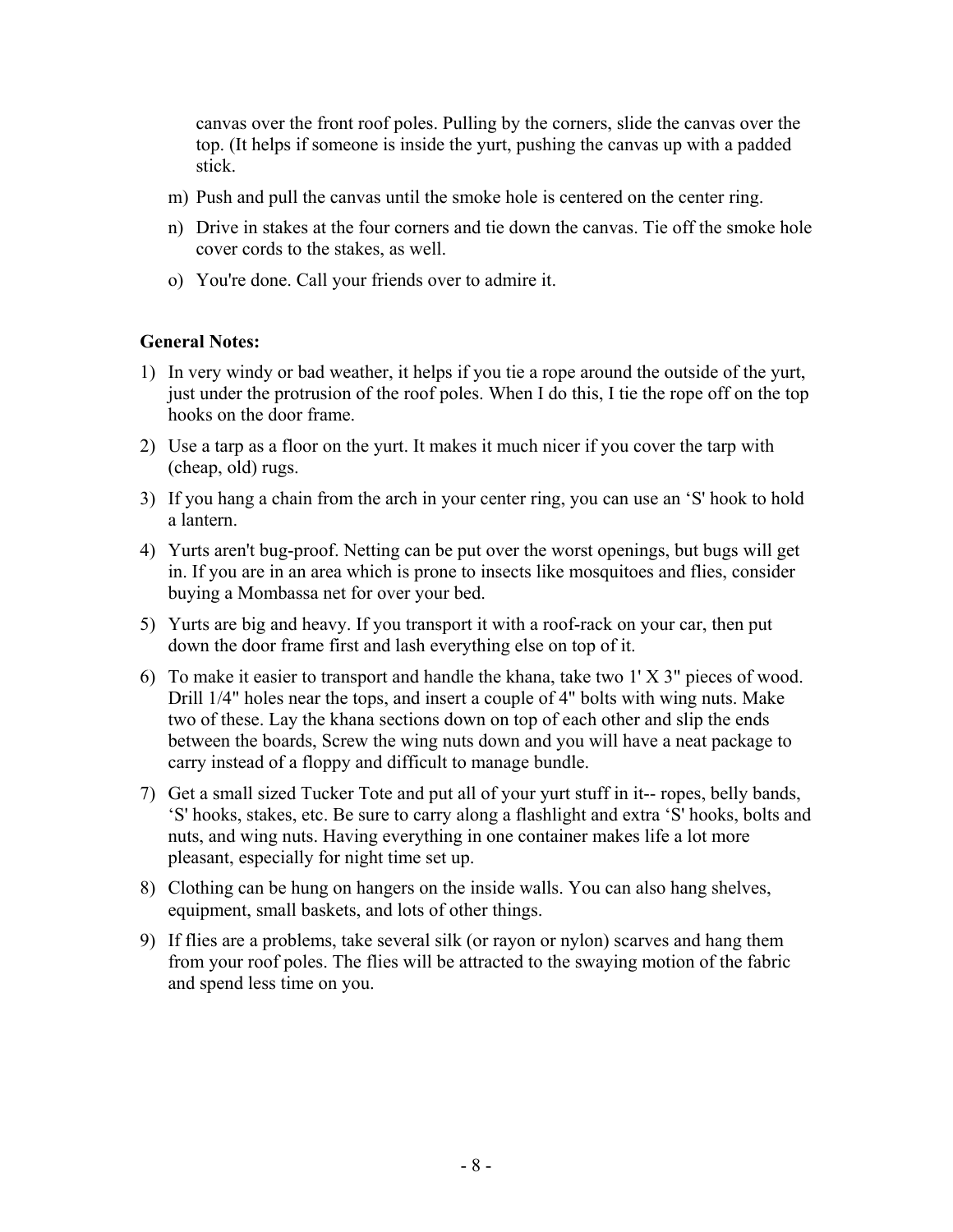# Miscellaneous Specifications

| <b>Yurts Size</b> | Kana Roof<br>Poles | Door Roof<br>Poles | Actual<br>Diameter | Roof Pole<br>Length | Roof<br>Angle |
|-------------------|--------------------|--------------------|--------------------|---------------------|---------------|
| 16'               | 32                 | $2 - 3$            | 15'9''             | $90 - 3/4$ "        | 20.5<br>Deg   |
| 14'               | 28                 | $2 - 3$            | $13'11 - 3/4"$     | $80-13/16"$         | 23.5<br>Deg   |
| 12'               | 24                 | $2 - 3$            | $12'2 - 1/16''$    | $70 - 7/8$ "        | 27 Deg        |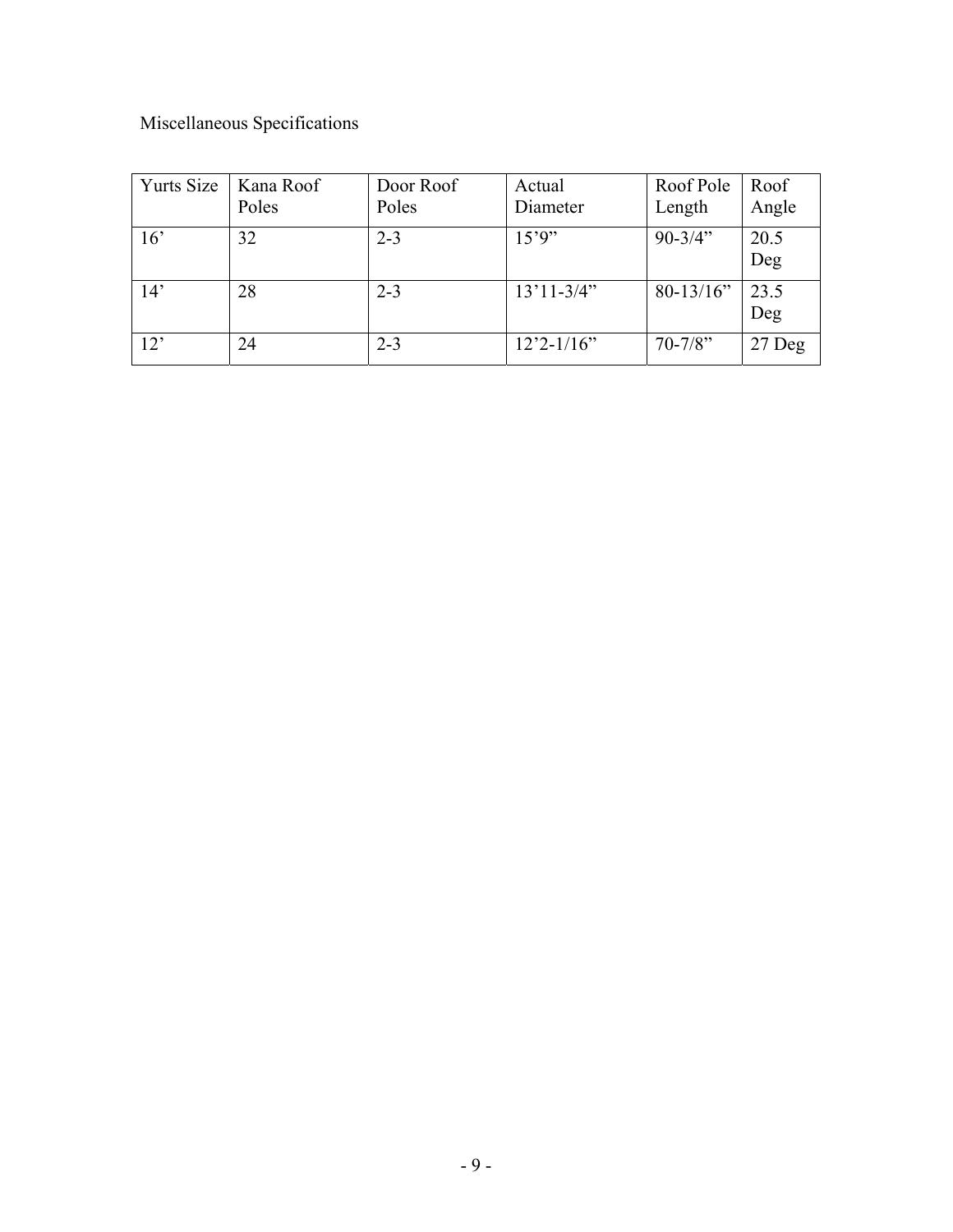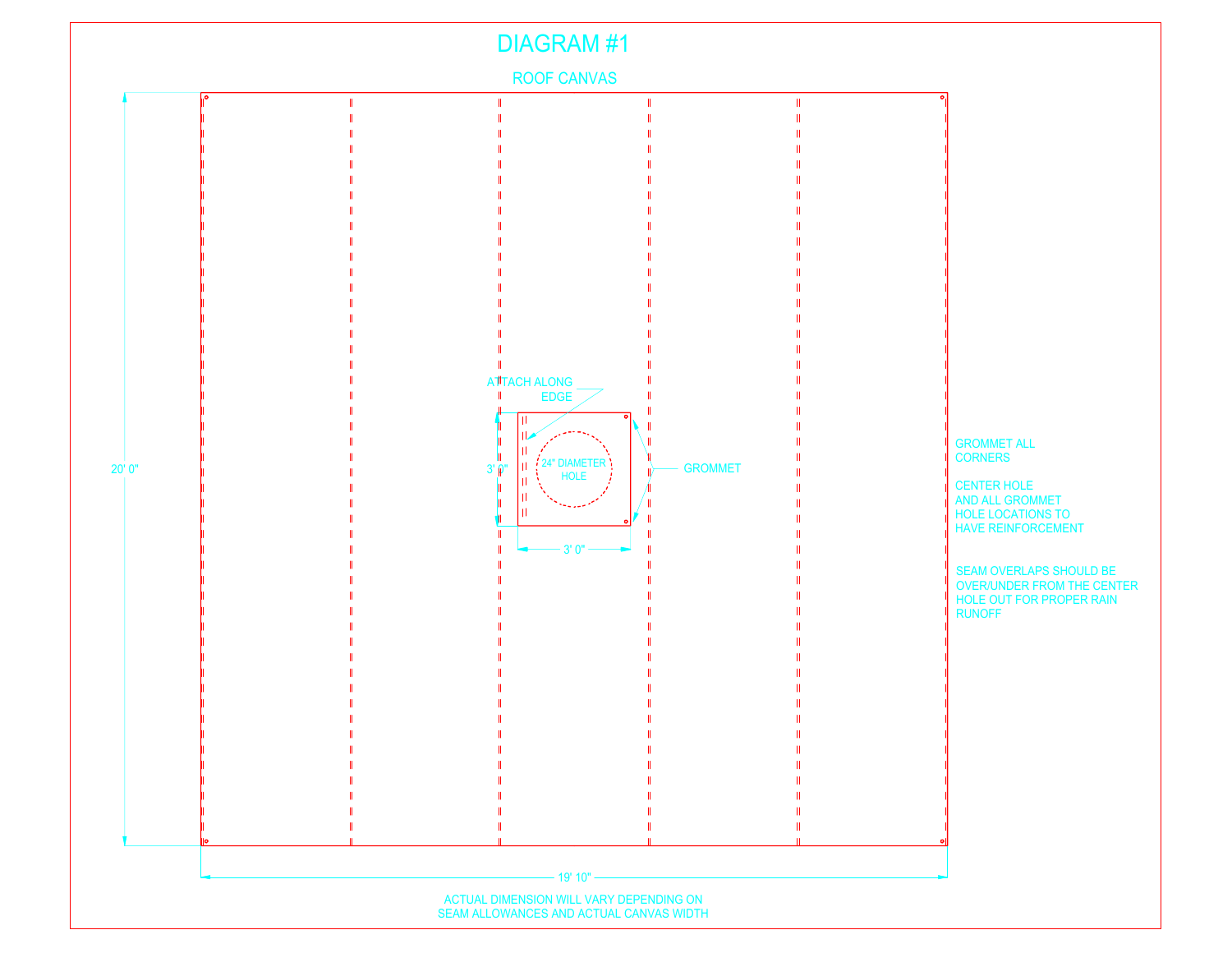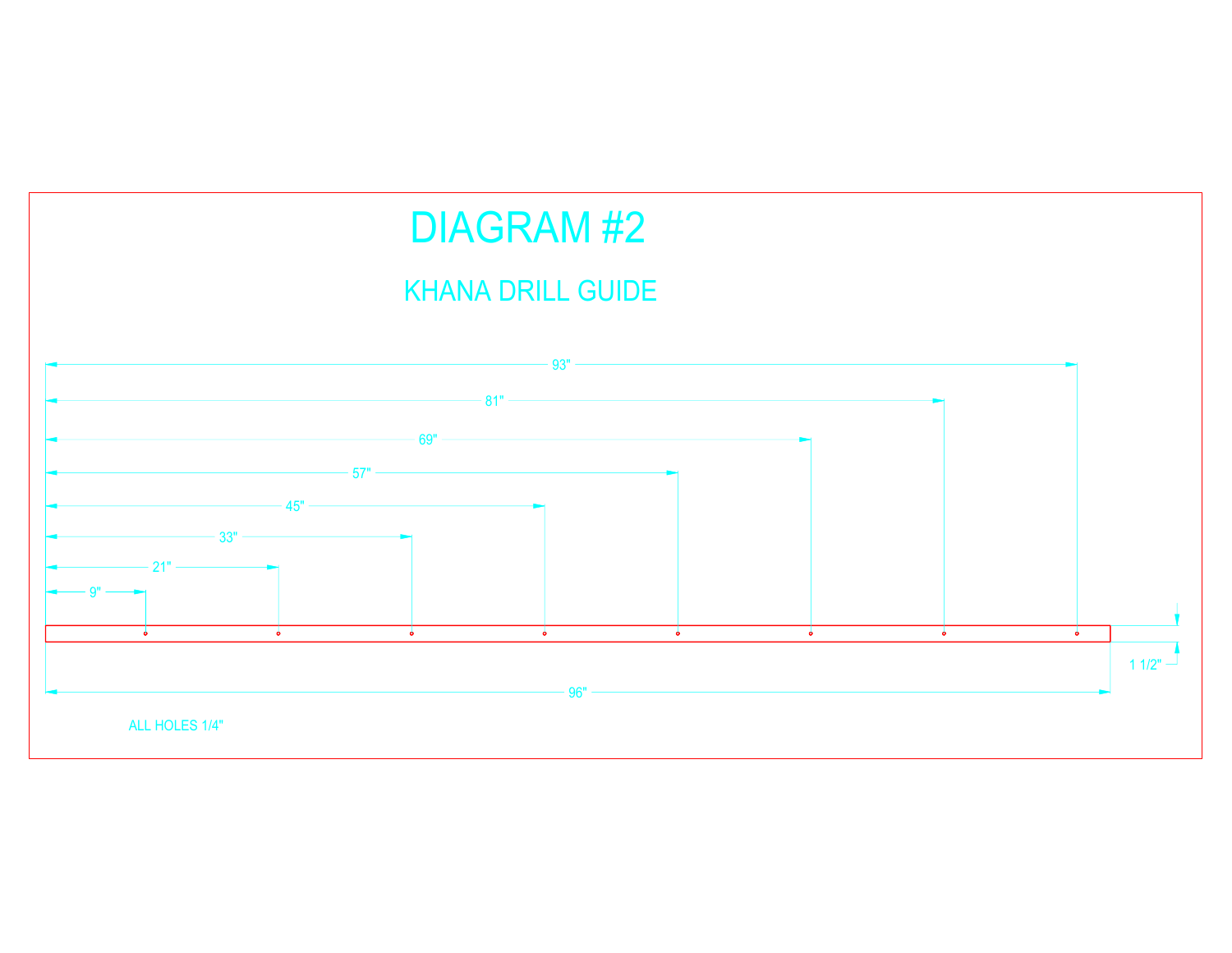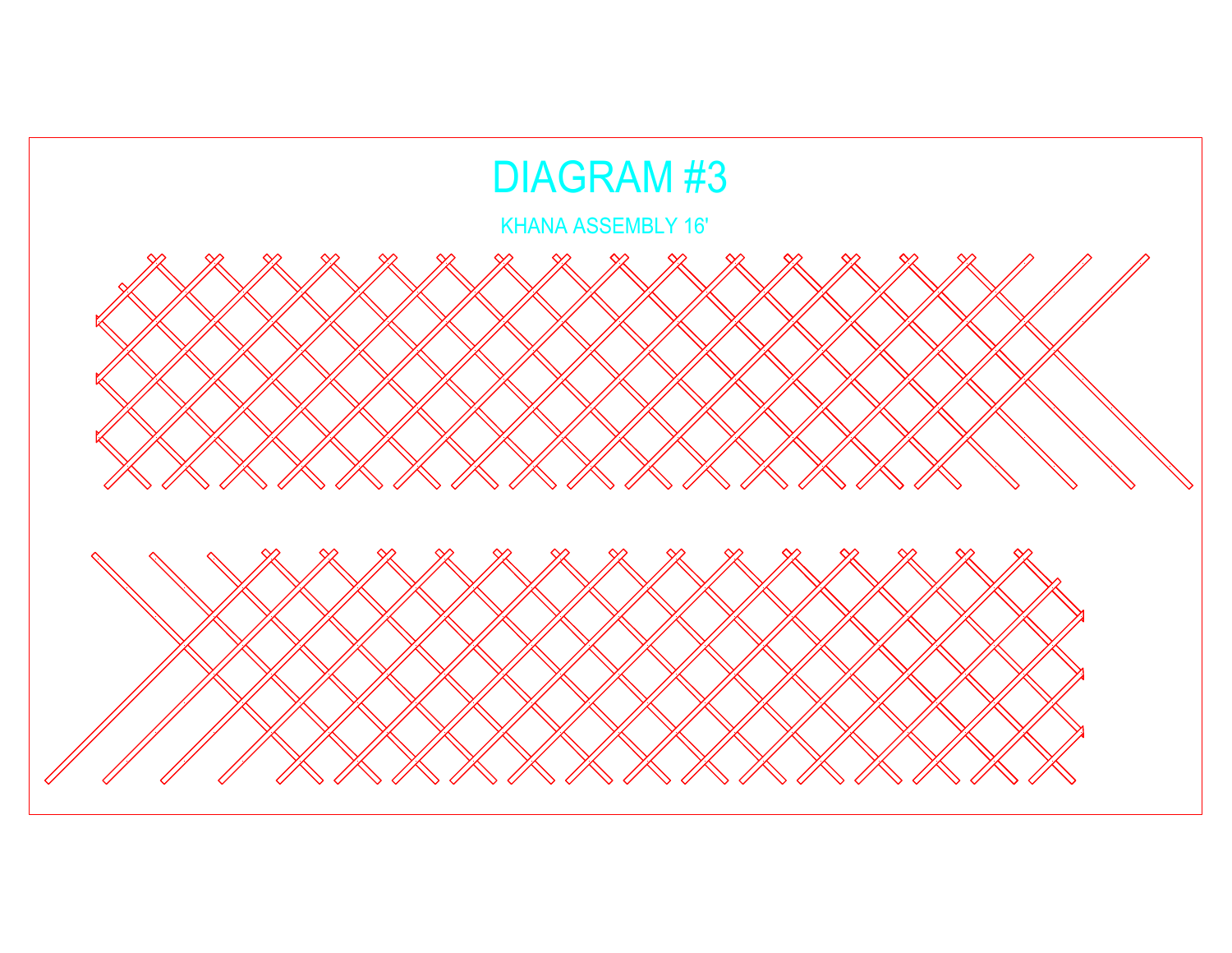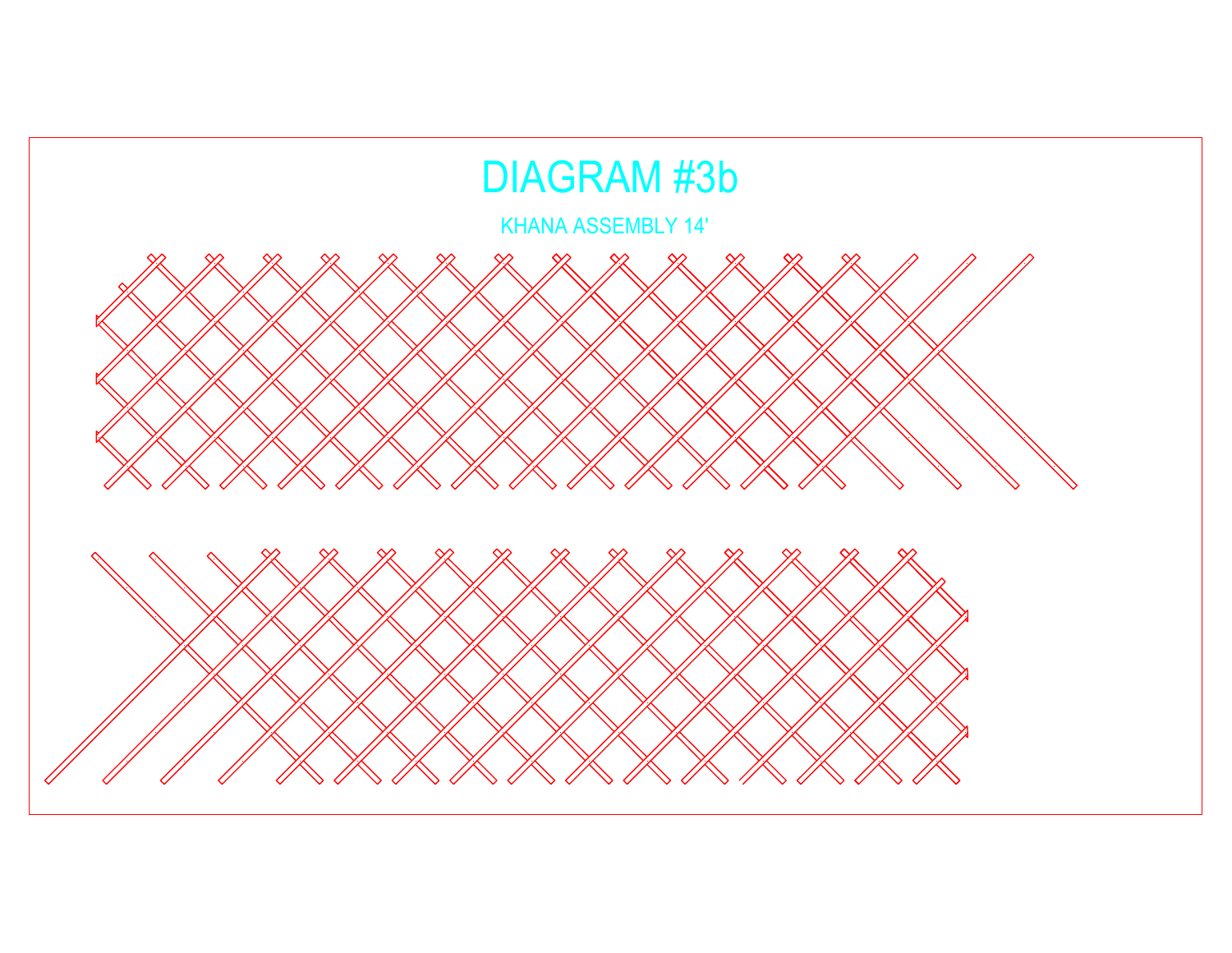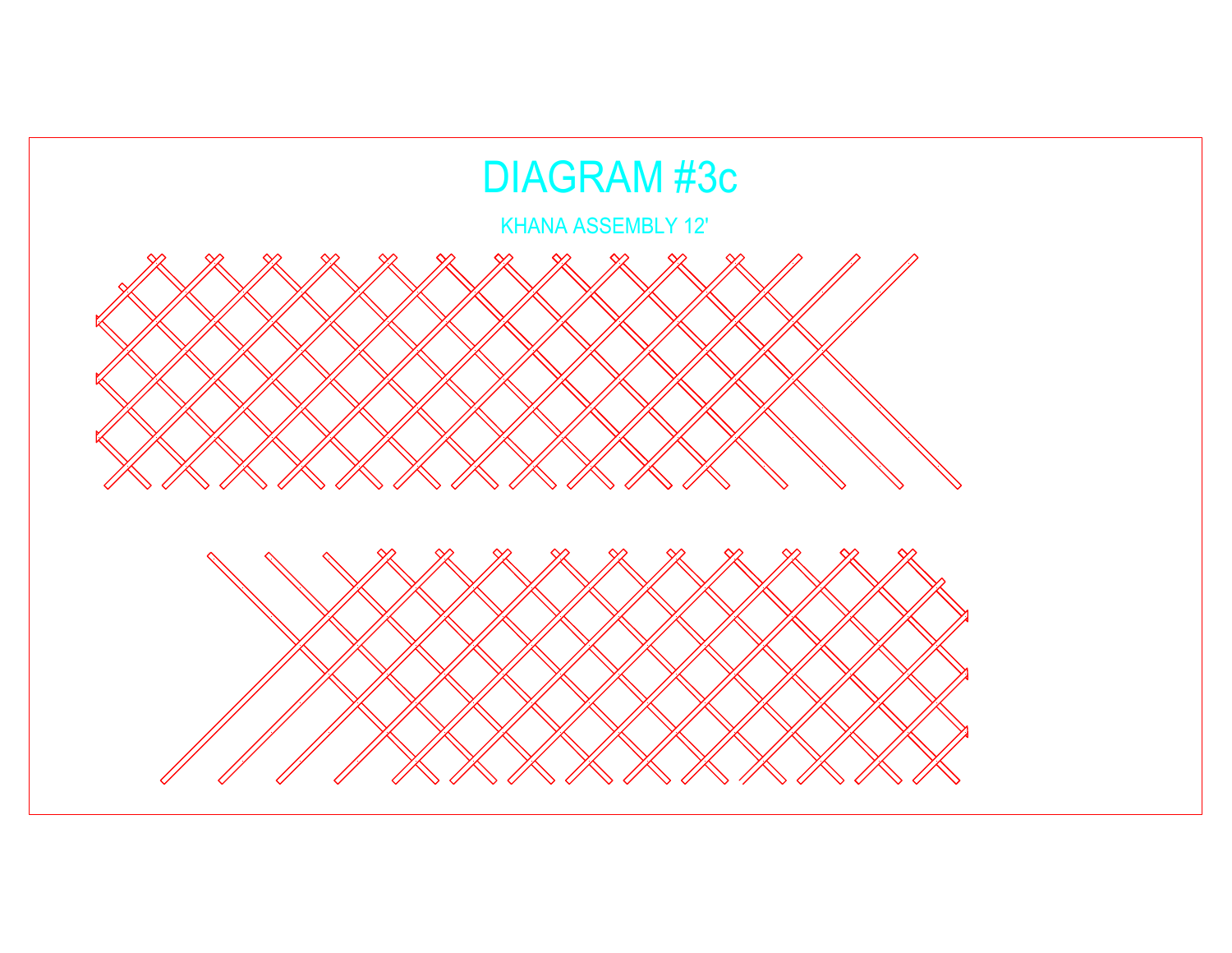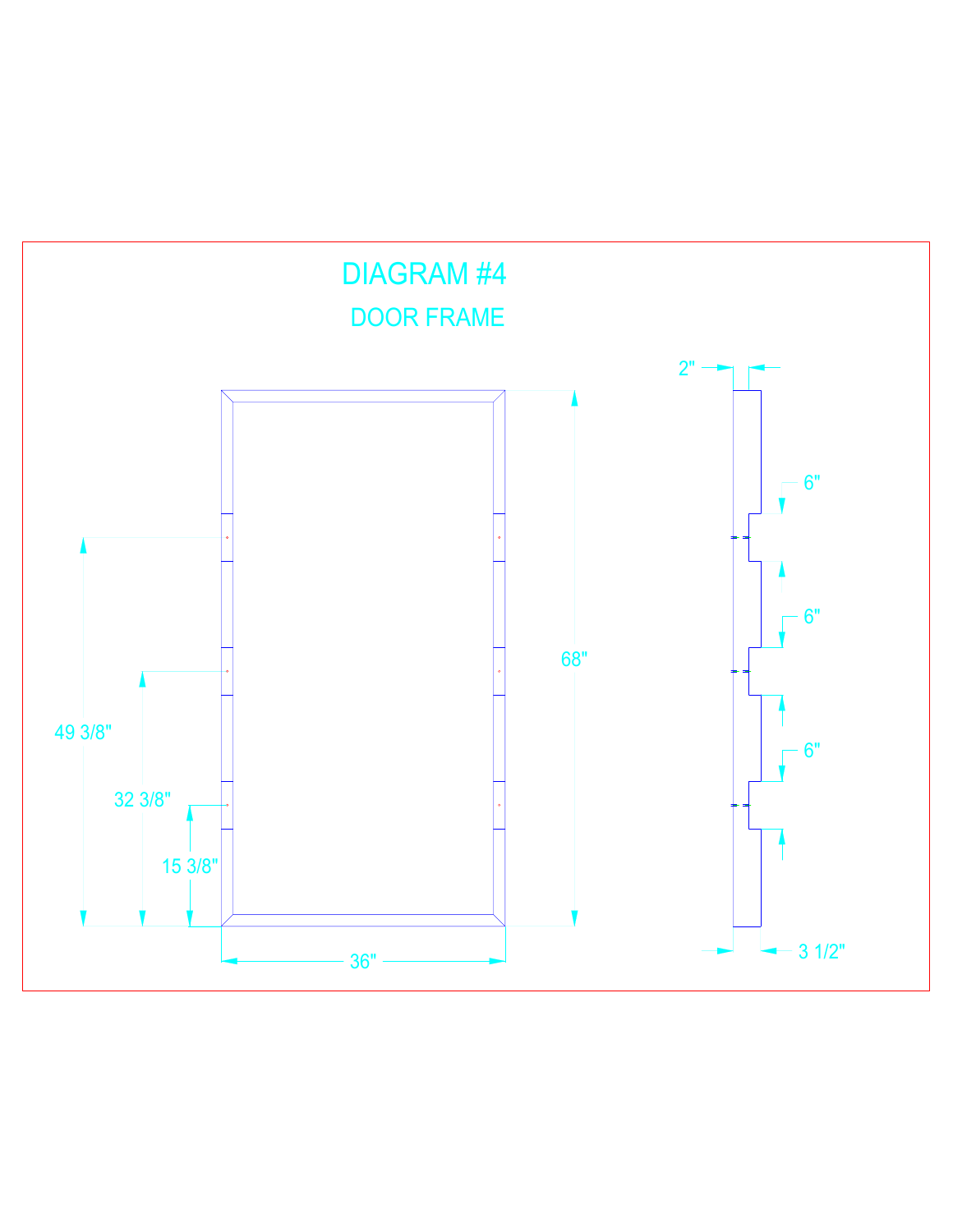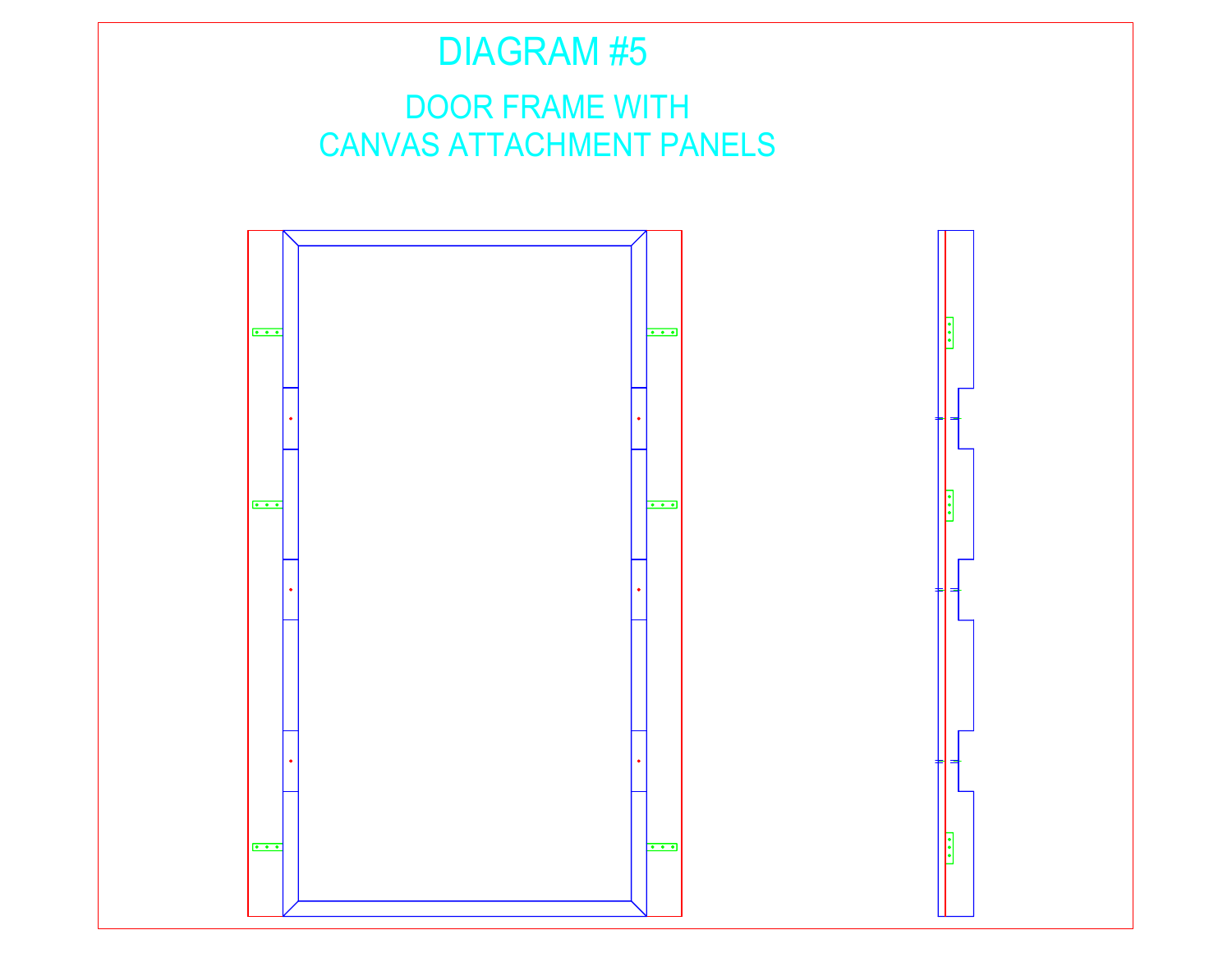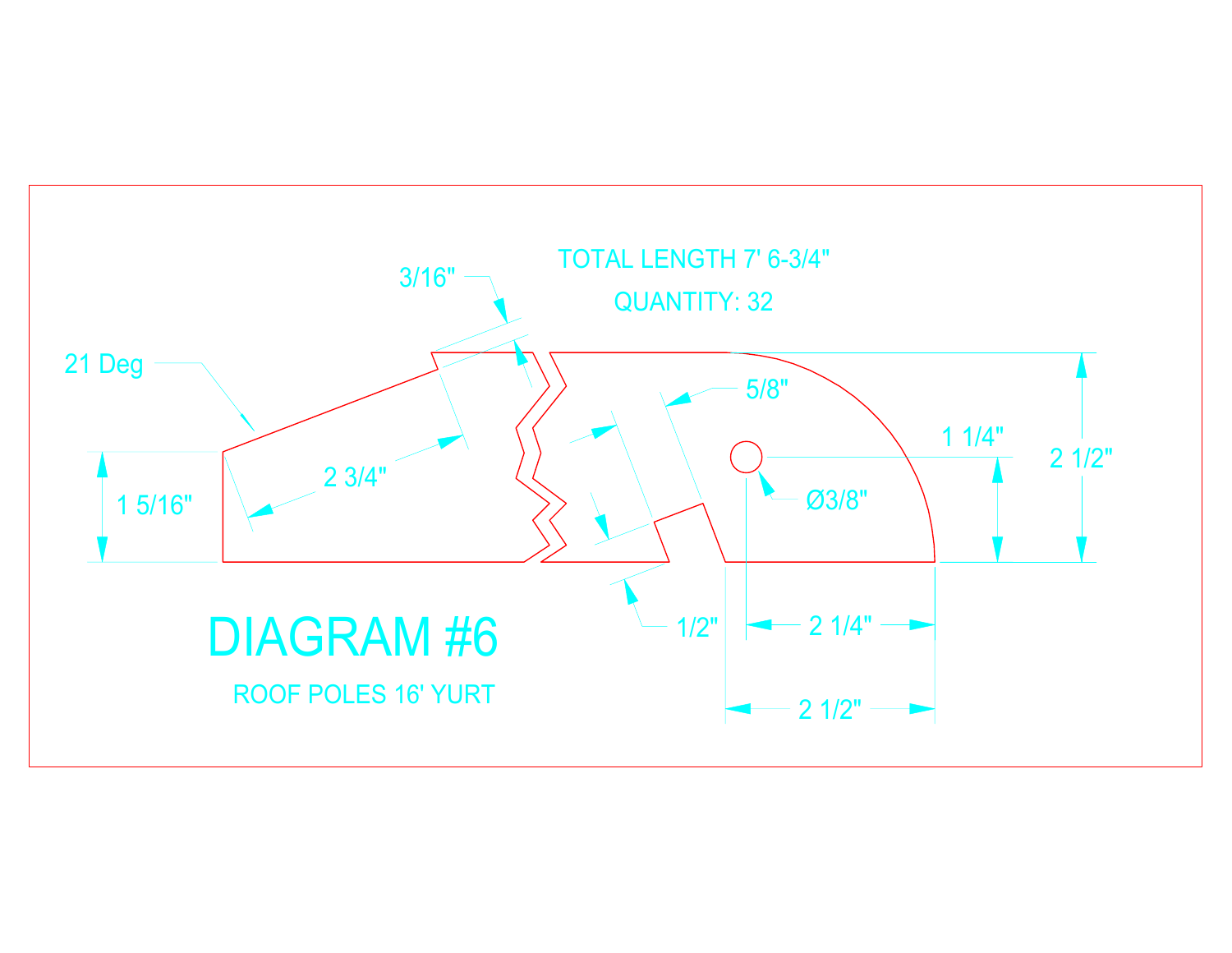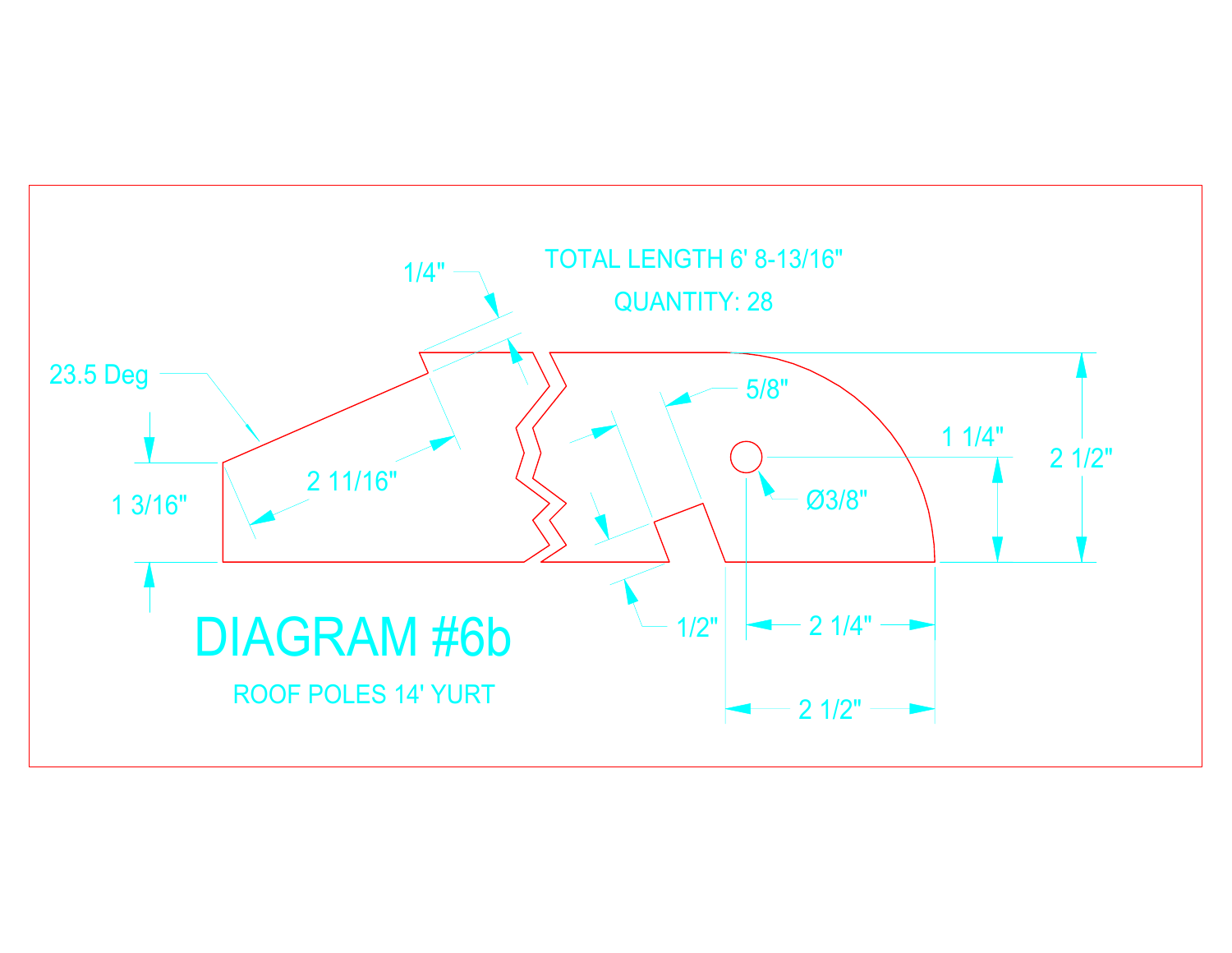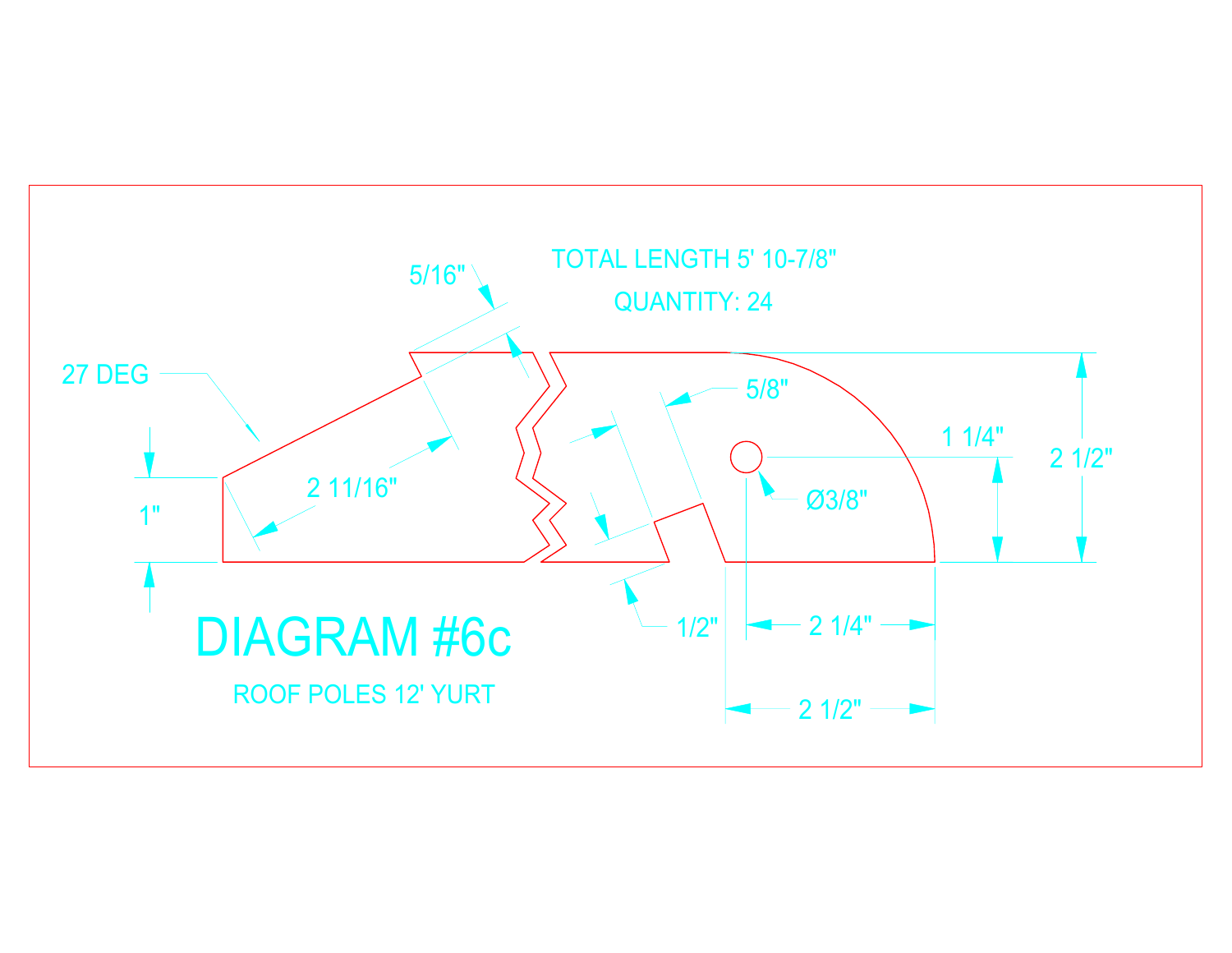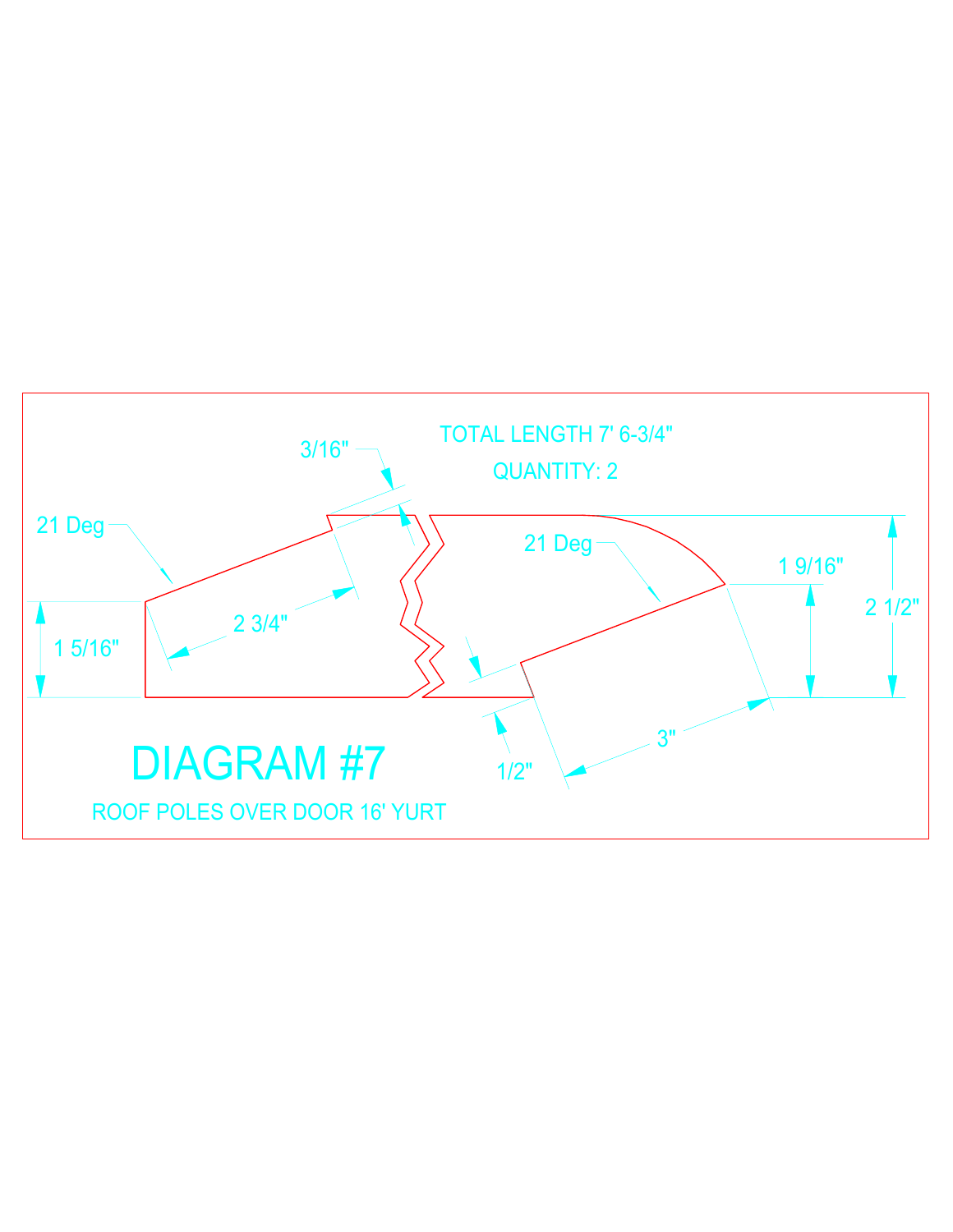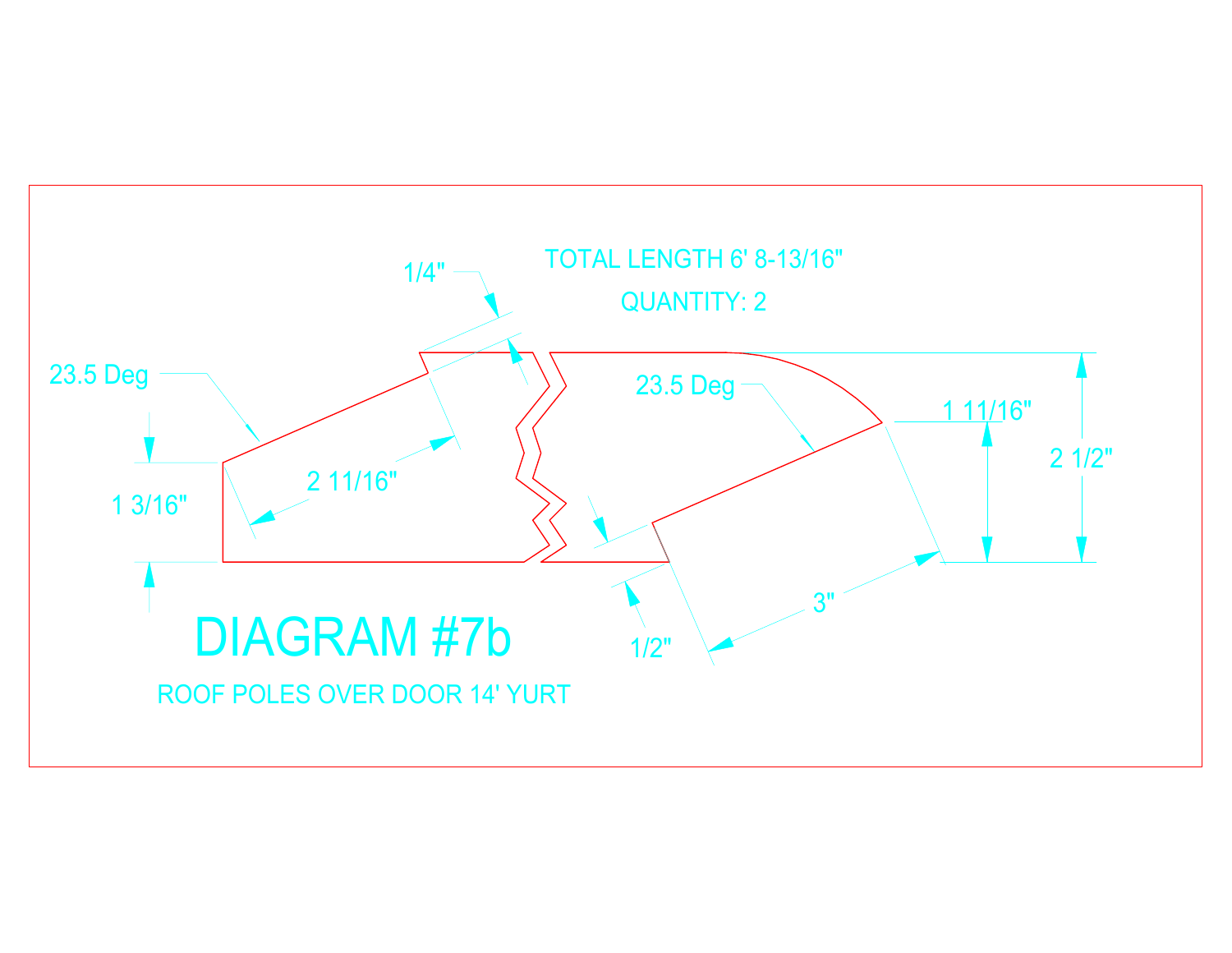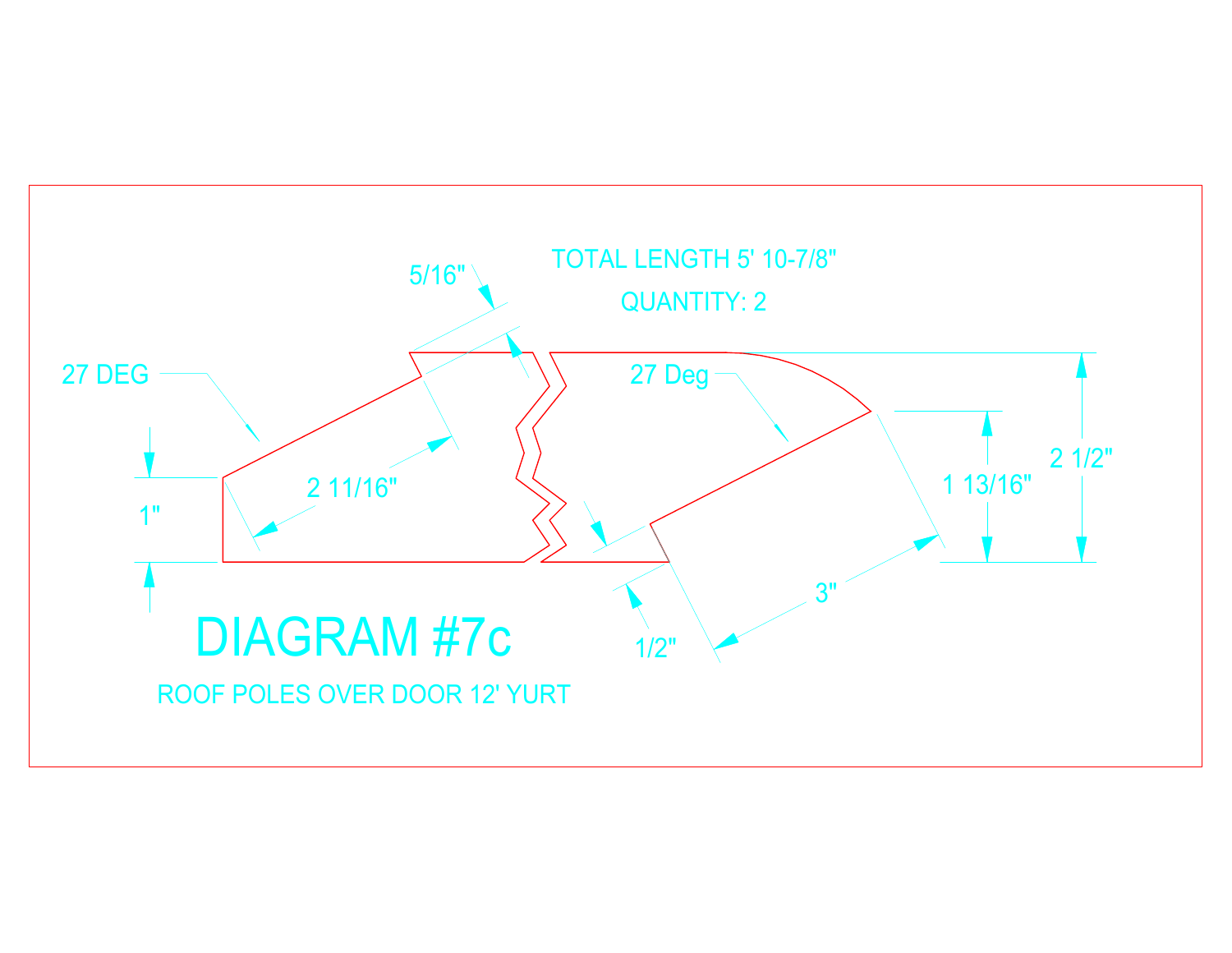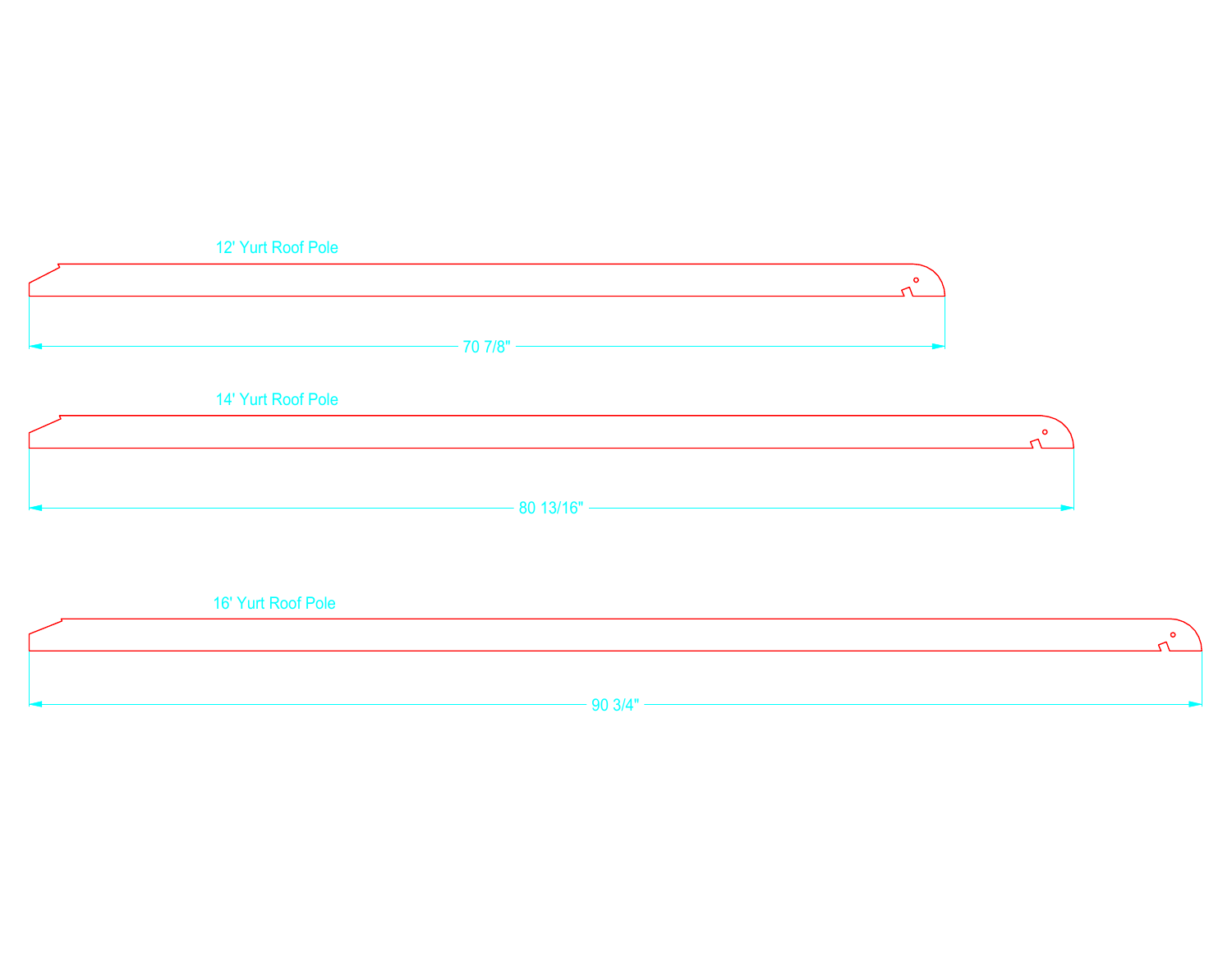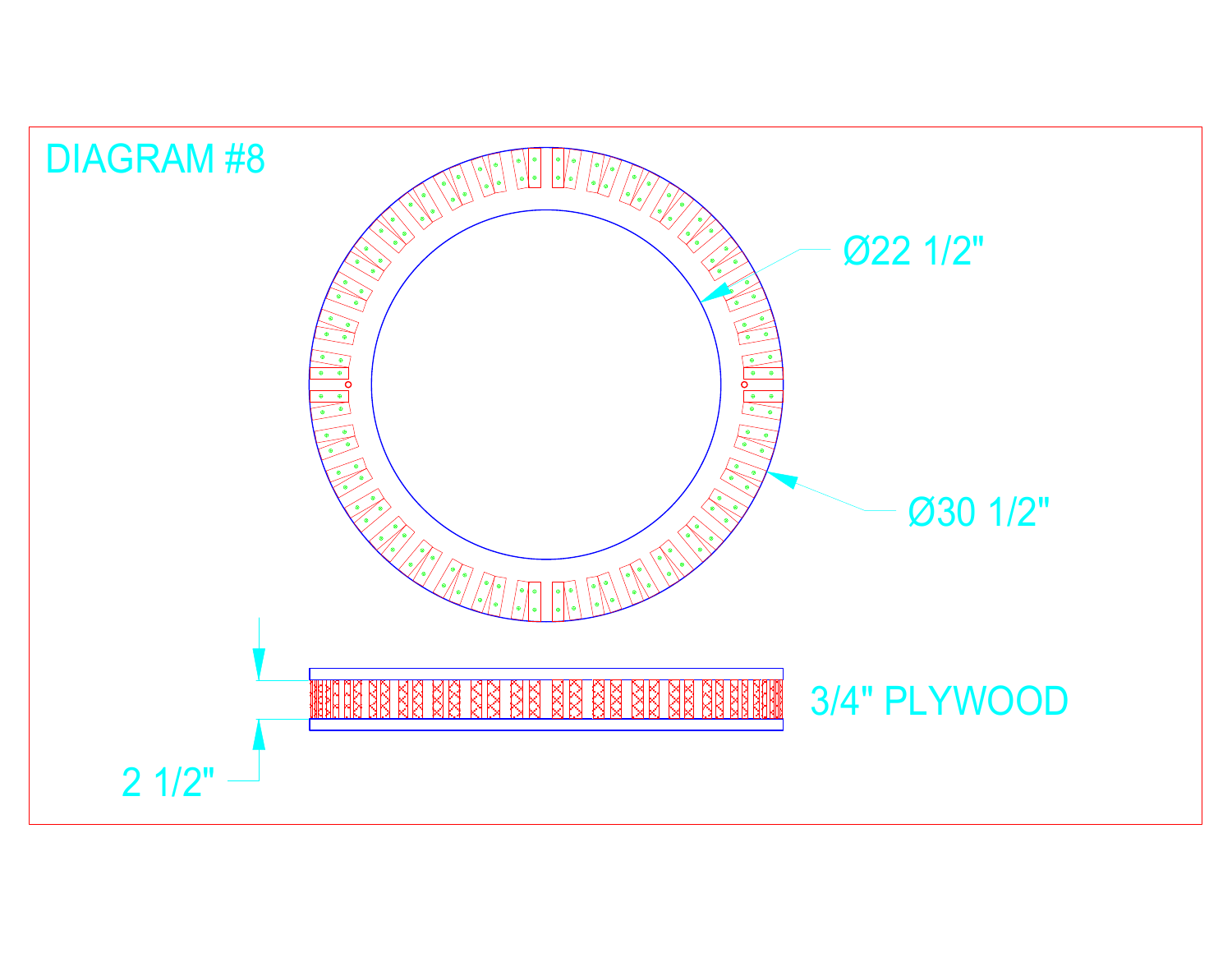